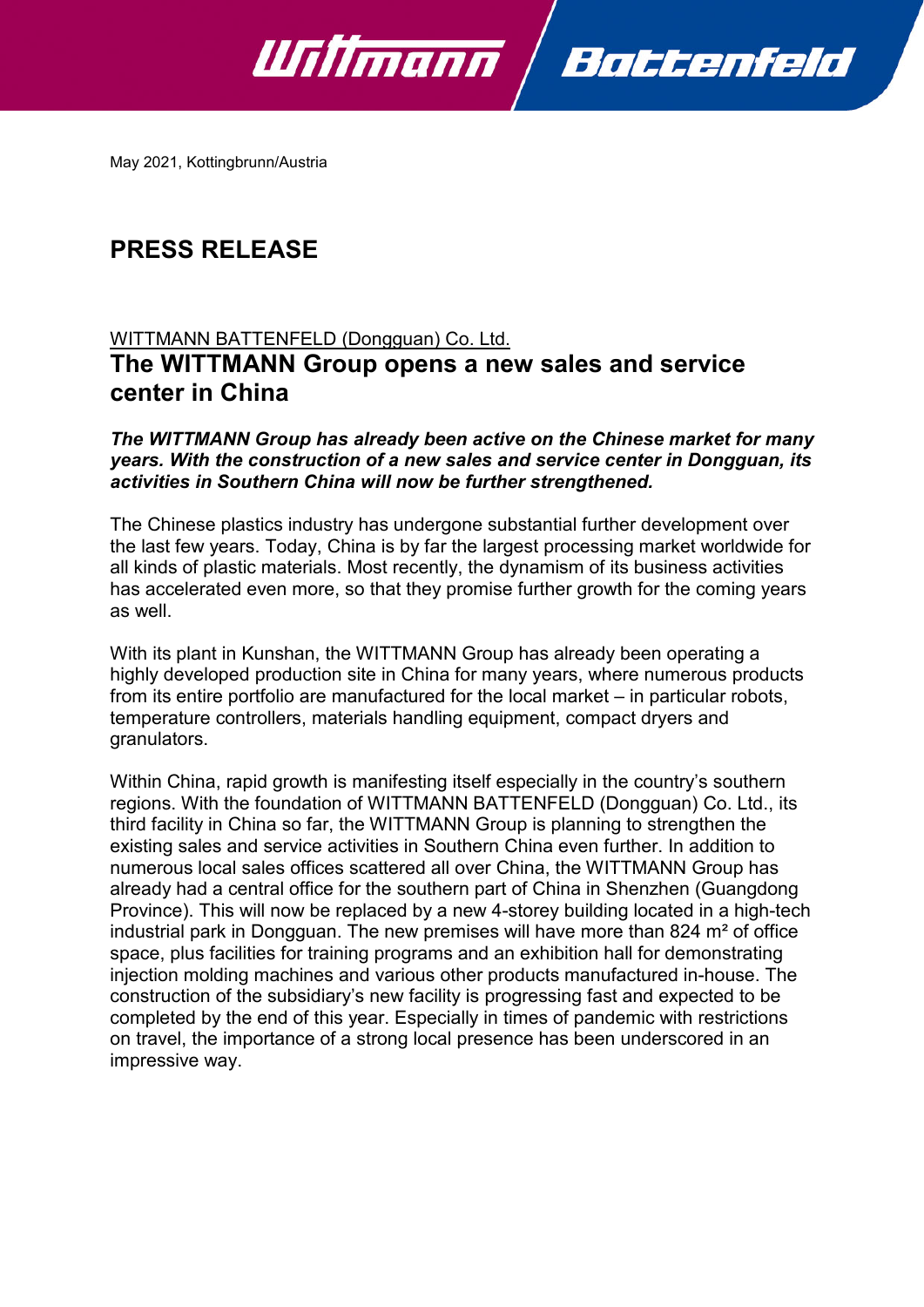



**Photo:** Graphic image of the future subsidiary WITTMANN BATTENFELD (Dongguan) Co. Ltd. (Photo: Center Enterprises Group)

## **The WITTMANN Group**

The WITTMANN Group is a globally leading manufacturer of injection molding machines, robots and auxiliary equipment for processing a great variety of plasticizable materials – both plastic and non-plastic. The group of companies has its headquarters in Vienna, Austria and consists of two main divisions: WITTMANN BATTENFELD and WITTMANN. Following the principles of environmental protection, conservation of resources and circular economy, the WITTMANN Group engages in state-of-the-art process technology for maximum energy efficiency in injection molding, and in processing standard materials and materials with a high content of recyclates and renewable raw materials. The products of the WITTMANN Group are designed for horizontal and vertical integration into a Smart Factory and can be interlinked to form an intelligent production cell.